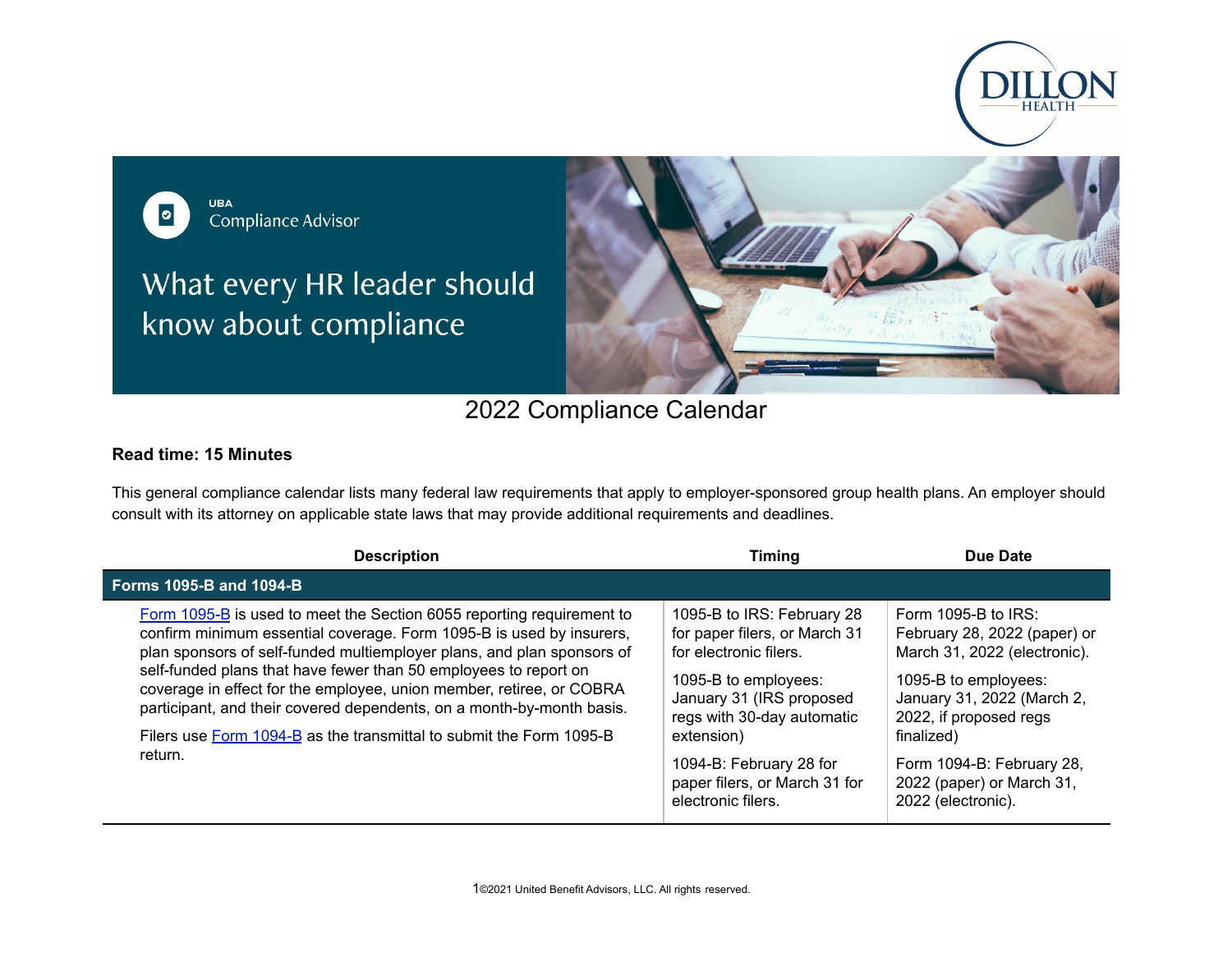

| <b>Description</b>                                                                                                                                                                                                                                                                                                                                                                          | <b>Timing</b>                                                                          | <b>Due Date</b>                                                                         |
|---------------------------------------------------------------------------------------------------------------------------------------------------------------------------------------------------------------------------------------------------------------------------------------------------------------------------------------------------------------------------------------------|----------------------------------------------------------------------------------------|-----------------------------------------------------------------------------------------|
| <b>Forms 1095-C and 1094-C</b>                                                                                                                                                                                                                                                                                                                                                              |                                                                                        |                                                                                         |
| Form 1095-C is used to meet the ACA Section 6056 reporting requirement<br>for Applicable Large Employers (employer shared<br>responsibility/play-or-pay) and to determine whether an individual is                                                                                                                                                                                          | 1095-C to IRS: February 28<br>for paper filers, or March 31<br>for electronic filers.  | Form $1095-C$ to $IRS$ :<br>February 28, 2022 (paper) or<br>March 31, 2022 (electronic) |
| eligible for a premium tax credit. Form 1095-C is also distributed to<br>employees to verify coverage offering during the year.                                                                                                                                                                                                                                                             | 1095-C to employees:<br>January 31 (IRS proposed                                       | 1095-C to employees:<br>January 31, 2022 (March 2,                                      |
| Filers use Form 1094-C as the transmittal to submit the 1095-C return to<br>the IRS.                                                                                                                                                                                                                                                                                                        | regs with 30-day automatic<br>extension)                                               | 2022, if proposed regs<br>finalized)                                                    |
|                                                                                                                                                                                                                                                                                                                                                                                             | 1094-C: February 28 for<br>paper filers, or March 31 for<br>electronic filers.         | Form 1094-C: February 28,<br>2022 (paper) or March 31,<br>2022 (electronic)             |
| <b>Form 5500</b>                                                                                                                                                                                                                                                                                                                                                                            |                                                                                        |                                                                                         |
| Form 5500 is the annual filing to DOL and IRS that plans with 100<br>participants or more use to report required information about the plan's<br>financial condition. Form 5500-SF can be filed for eligible plans with less<br>than 100 participants. Form 5500-EZ can be filed for one-participant<br>retirement plans or foreign plans. See the IRS Form 5500 Corner for<br>information. | Due on the last day of the<br>seventh month after the plan<br>year end.                | July 31, 2022 (for calendar<br>year plans)                                              |
| <b>Form 5558</b>                                                                                                                                                                                                                                                                                                                                                                            |                                                                                        |                                                                                         |
| Employers may obtain an automatic extension to file Form 5500, Form<br>5500-SF, Form 5500-EZ, Form 8955-SSA, or Form 5330 by filing IRS<br>Form 5558. The extension will allow return/reports to be filed up to the<br>15th day of the third month after the normal due date.                                                                                                               | Due on or before the date the<br>return/reports must be filed.                         | July 31, 2022 (for an<br>extension to file Form 5500<br>for calendar year plans)        |
| <b>Form 7004</b>                                                                                                                                                                                                                                                                                                                                                                            |                                                                                        |                                                                                         |
| Employers use IRS Form 7004 to receive an automatic 6-month extension<br>to file Form 8928 and other general business returns.                                                                                                                                                                                                                                                              | Generally, must be filed on or<br>before the due date of the<br>applicable tax return. | April 15, 2022                                                                          |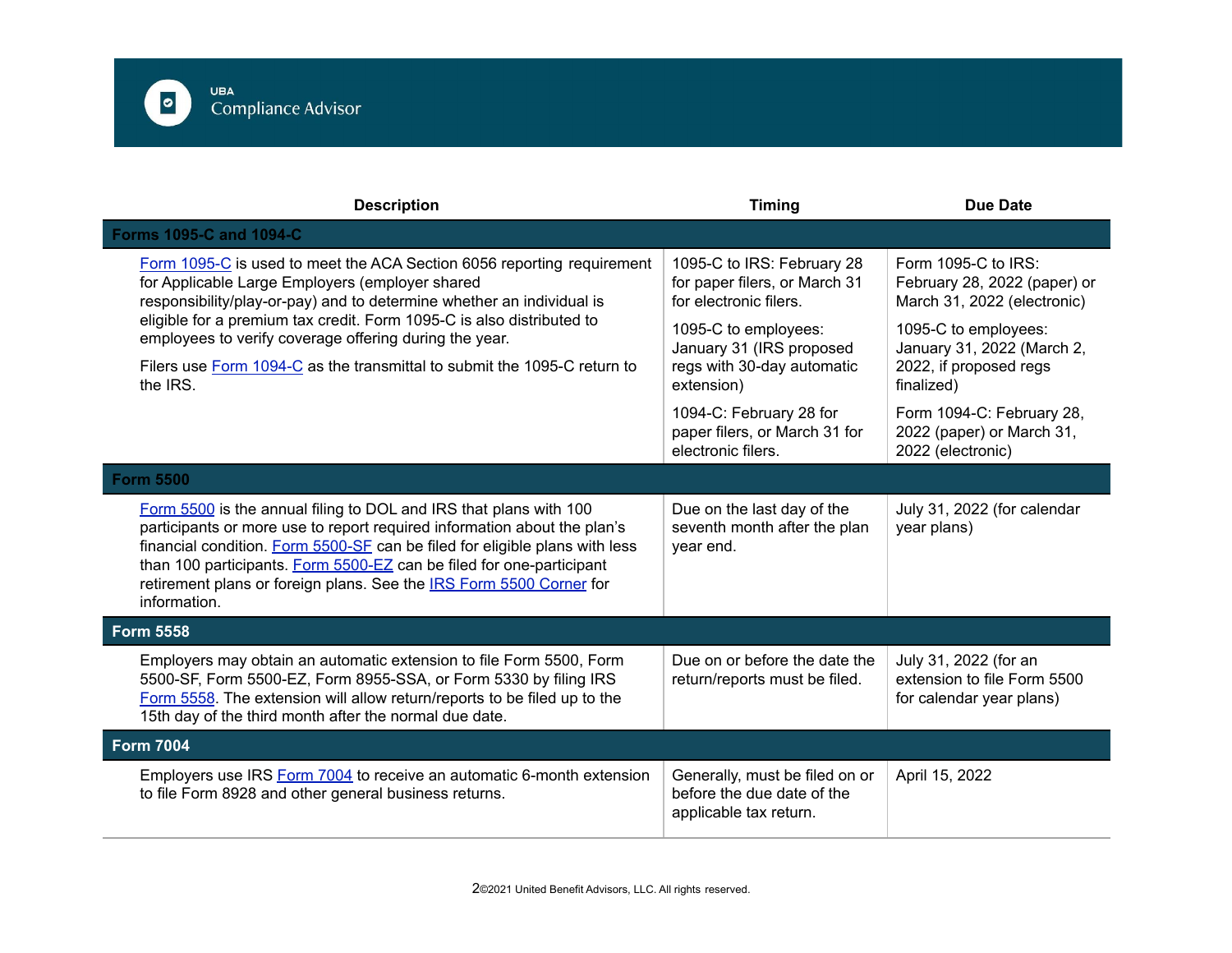

| <b>Description</b>                                                                                                                                                                                                                                                                                                      | <b>Timing</b>                                                                                                                                                                                                                                                                                                                                                                                              | <b>Due Date</b>                                                             |
|-------------------------------------------------------------------------------------------------------------------------------------------------------------------------------------------------------------------------------------------------------------------------------------------------------------------------|------------------------------------------------------------------------------------------------------------------------------------------------------------------------------------------------------------------------------------------------------------------------------------------------------------------------------------------------------------------------------------------------------------|-----------------------------------------------------------------------------|
| <b>Form 8809</b>                                                                                                                                                                                                                                                                                                        |                                                                                                                                                                                                                                                                                                                                                                                                            |                                                                             |
| Employers use IRS Form 8809 to get an automatic 30-day extension of<br>time to file Forms 1094-B or 1094-C.                                                                                                                                                                                                             | Must be filed on or before the<br>due date of the returns.                                                                                                                                                                                                                                                                                                                                                 | Form 1094-B: February 28,<br>2022 (paper) or March 31,<br>2022 (electronic) |
|                                                                                                                                                                                                                                                                                                                         |                                                                                                                                                                                                                                                                                                                                                                                                            | Form 1094-C: February 28,<br>2022 (paper) or March 31,<br>2022 (electronic) |
| <b>Form 8928</b>                                                                                                                                                                                                                                                                                                        |                                                                                                                                                                                                                                                                                                                                                                                                            |                                                                             |
| Employers and plan administrators should self-report any failure to comply<br>with various group health plan requirements, including requirements<br>related to the ACA, COBRA, HIPAA, Mental Health Parity, and the<br>comparable contribution requirement for health savings accounts (HSAs),<br>using IRS Form 8928. | Deadline to submit form and<br>pay excise tax is plan<br>sponsor's federal income tax<br>return filing deadline. For<br>MEWA, deadline is the last<br>day of the seventh month<br>following the close of the plan<br>year. Deadline for violating<br>HSA comparable<br>contributions requirements is<br>April 15 following the<br>calendar year in which the<br>non-comparable contributions<br>were made. | April 15, 2022<br>MEWA: July 31, 2022                                       |
| Form M-1                                                                                                                                                                                                                                                                                                                |                                                                                                                                                                                                                                                                                                                                                                                                            |                                                                             |
| Multiple employer welfare arrangements (MEWAs) and Entities Claiming<br>Exception (ECEs) are required to file Form M-1 with DOL to report<br>required information about the MEWA's custodial and financial condition<br>(subject to certain exceptions).                                                                | Due by March 1 of the year<br>following the calendar year<br>for which reporting is<br>required. Automatic 60-day<br>extension is available if filed<br>by the normal due date for<br>the Form M-1.                                                                                                                                                                                                        | March 1, 2022                                                               |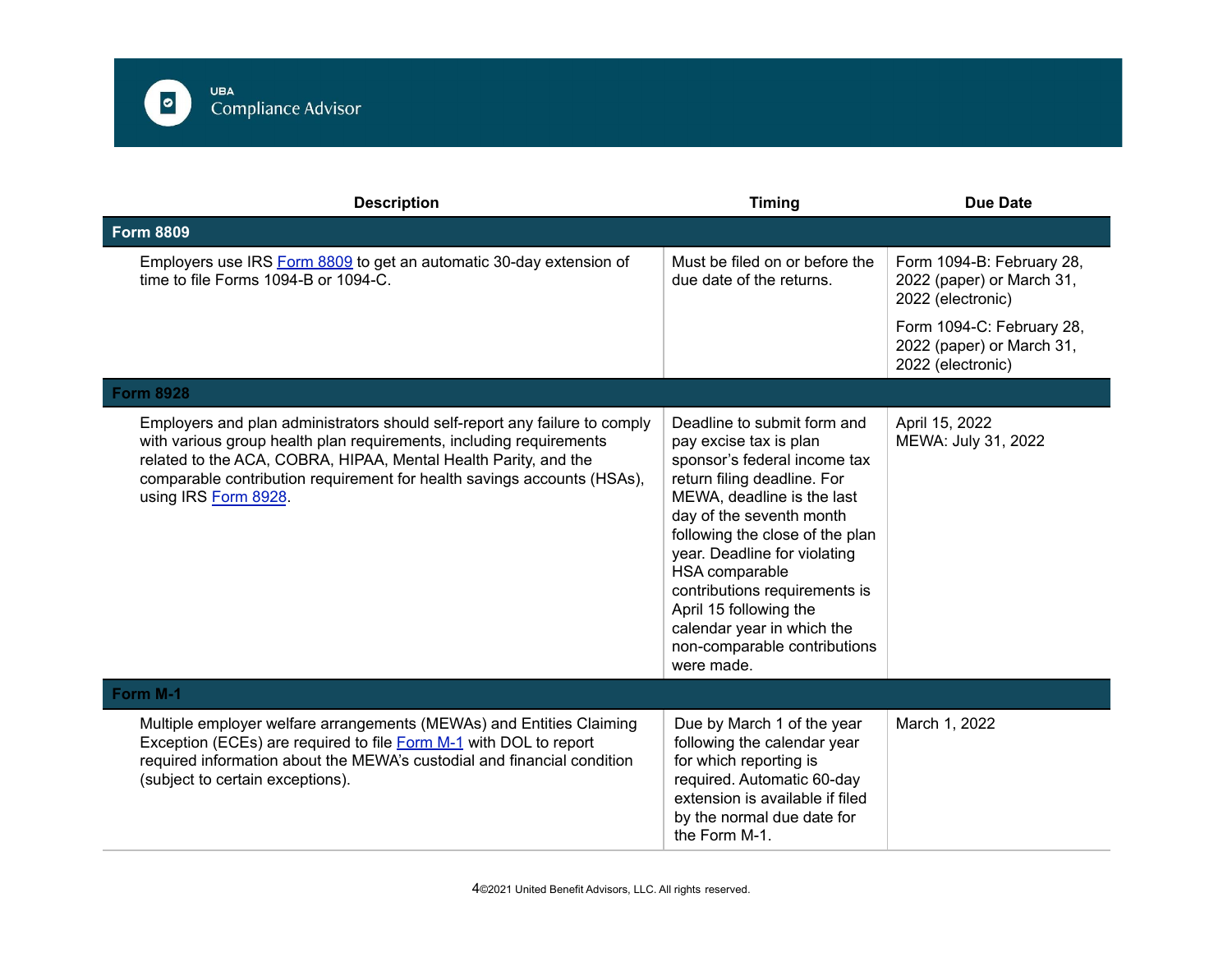

| <b>Description</b>                                                                                                                                                                                                                                                                                                                                                                                                                                              | <b>Timing</b>                                                                                                                                                                                                                                                                                                  | <b>Due Date</b>                                                   |
|-----------------------------------------------------------------------------------------------------------------------------------------------------------------------------------------------------------------------------------------------------------------------------------------------------------------------------------------------------------------------------------------------------------------------------------------------------------------|----------------------------------------------------------------------------------------------------------------------------------------------------------------------------------------------------------------------------------------------------------------------------------------------------------------|-------------------------------------------------------------------|
| Form W-2                                                                                                                                                                                                                                                                                                                                                                                                                                                        |                                                                                                                                                                                                                                                                                                                |                                                                   |
| Employers must report the aggregate value of applicable<br>employer-sponsored health coverage on Form W-2 for the prior calendar<br>year. See the IRS page Form W-2 Reporting of Employer-Sponsored<br>Health Coverage for information.                                                                                                                                                                                                                         | The deadline to file and<br>furnish Form W-2 is<br>January 31.                                                                                                                                                                                                                                                 | January 31, 2022                                                  |
| Individual Coverage Health Reimbursement Arrangement (ICHRA) Notice                                                                                                                                                                                                                                                                                                                                                                                             |                                                                                                                                                                                                                                                                                                                |                                                                   |
| Employers that provide an ICHRA must furnish written notice to each<br>participant containing specific information about the ICHRA. See the DOL<br>model notice for information.                                                                                                                                                                                                                                                                                | Notice must be provided at<br>least 90 days before the start<br>of the plan year.                                                                                                                                                                                                                              | October 1, 2022 (for plan<br>years beginning January 1,<br>2023). |
|                                                                                                                                                                                                                                                                                                                                                                                                                                                                 | For newly eligible employees,<br>written notice must be<br>provided no later than the<br>date coverage may begin.                                                                                                                                                                                              |                                                                   |
| <b>Medicare Part D Creditable Coverage Disclosure to CMS</b>                                                                                                                                                                                                                                                                                                                                                                                                    |                                                                                                                                                                                                                                                                                                                |                                                                   |
| Employers with group health plans that provide prescription drug coverage<br>to individuals that are eligible for Medicare Part D must disclose to CMS<br>whether the coverage is creditable prescription drug coverage. Employers<br>must provide CMS with this information via the Disclosure to CMS Form<br>completed and sent electronically through the CMS website.<br>See the CMS instruction guide with screen shots for completing the<br>form online. | Form must be provided<br>annually, within 60 days after<br>the first day of the plan year<br>for the reporting year. Also,<br>within 30 days after the<br>prescription drug plan's<br>termination or within 30 days<br>after any change in the<br>creditable coverage status of<br>the prescription drug plan. | March 2, 2022 (for plan years<br>beginning January 1, 2022)       |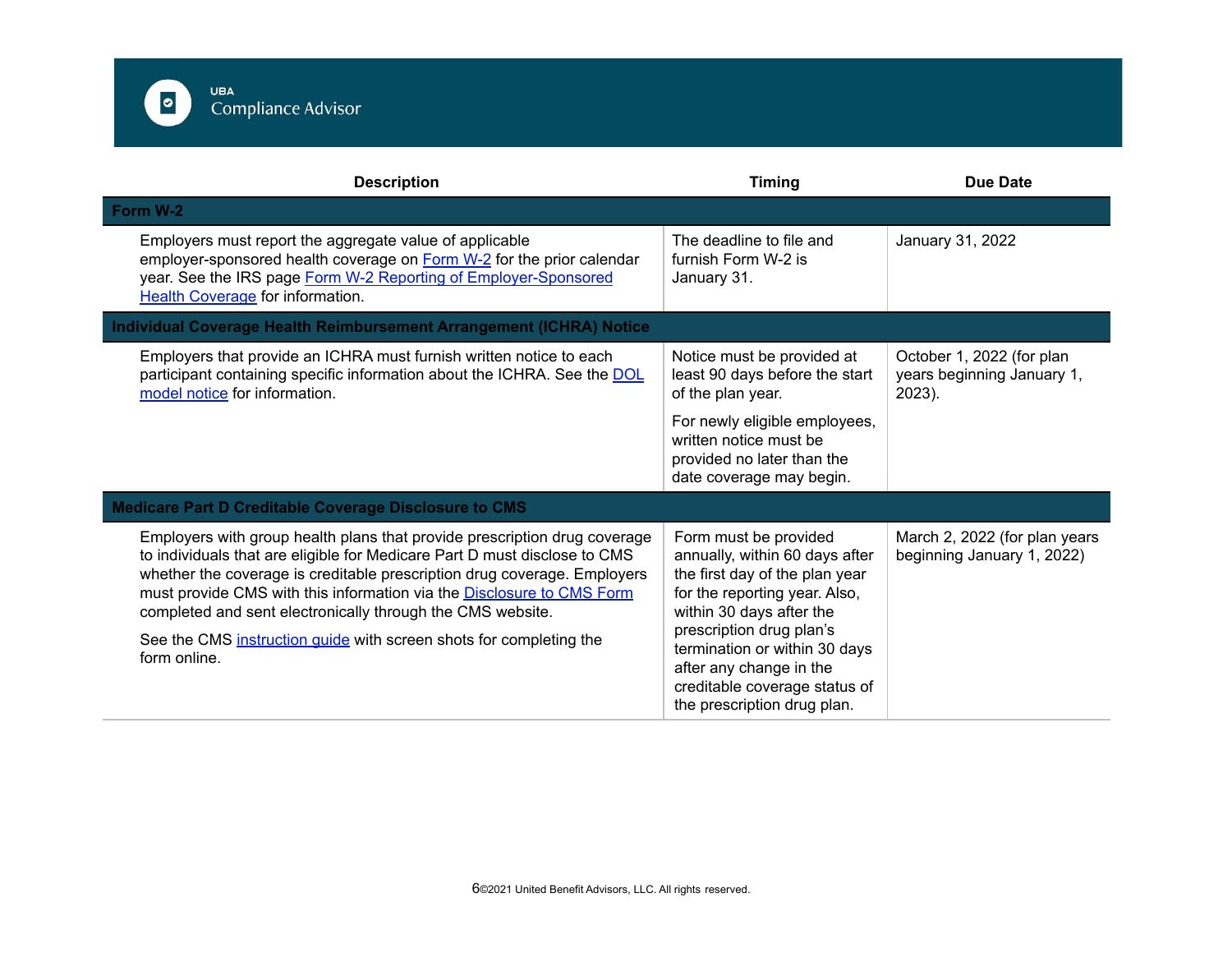

## **Medicare Part D Notice of Creditable Coverage to Plan Participants**

The Medicare Modernization Act penalizes individuals for late enrollment in Medicare Part D if they do not maintain "creditable coverage" for a period of 63 days or longer following their initial enrollment period for drug benefits. Plan sponsors must disclose whether prescription drug coverage is creditable or non-creditable. CMS provides model [notices](https://www.cms.gov/Medicare/Prescription-Drug-Coverage/CreditableCoverage/Model-Notice-Letters.html) for creditable coverage and non-creditable coverage disclosures in both English and Spanish.

Disclosures to individuals must be made:

- 1. Prior to the Medicare Part D annual coordinated election period – October 15 through December 7 of each year
- 2. Prior to an individual's initial enrollment period for Medicare Part D
- 3. Prior to the effective date of coverage for any Medicare-eligible individual that joins the plan
- 4. Whenever prescription drug coverage ends or coverage changes so that it is no longer creditable or becomes creditable
- 5. Upon request by a beneficiary

If the creditable coverage disclosure notice is provided to all plan participants annually, prior to October 15 of each year, CMS will consider items 1 and 2 above to be met.

Please see our UBA Advisor "Sample Open [Enrollment](https://f.hubspotusercontent30.net/hubfs/182985/Compliance/SampleOpenEnrollmentNotices_Sept2021.docx) [Notices](https://f.hubspotusercontent30.net/hubfs/182985/Compliance/SampleOpenEnrollmentNotices_Sept2021.docx) Packet" for sample notice language.

October 15, 2022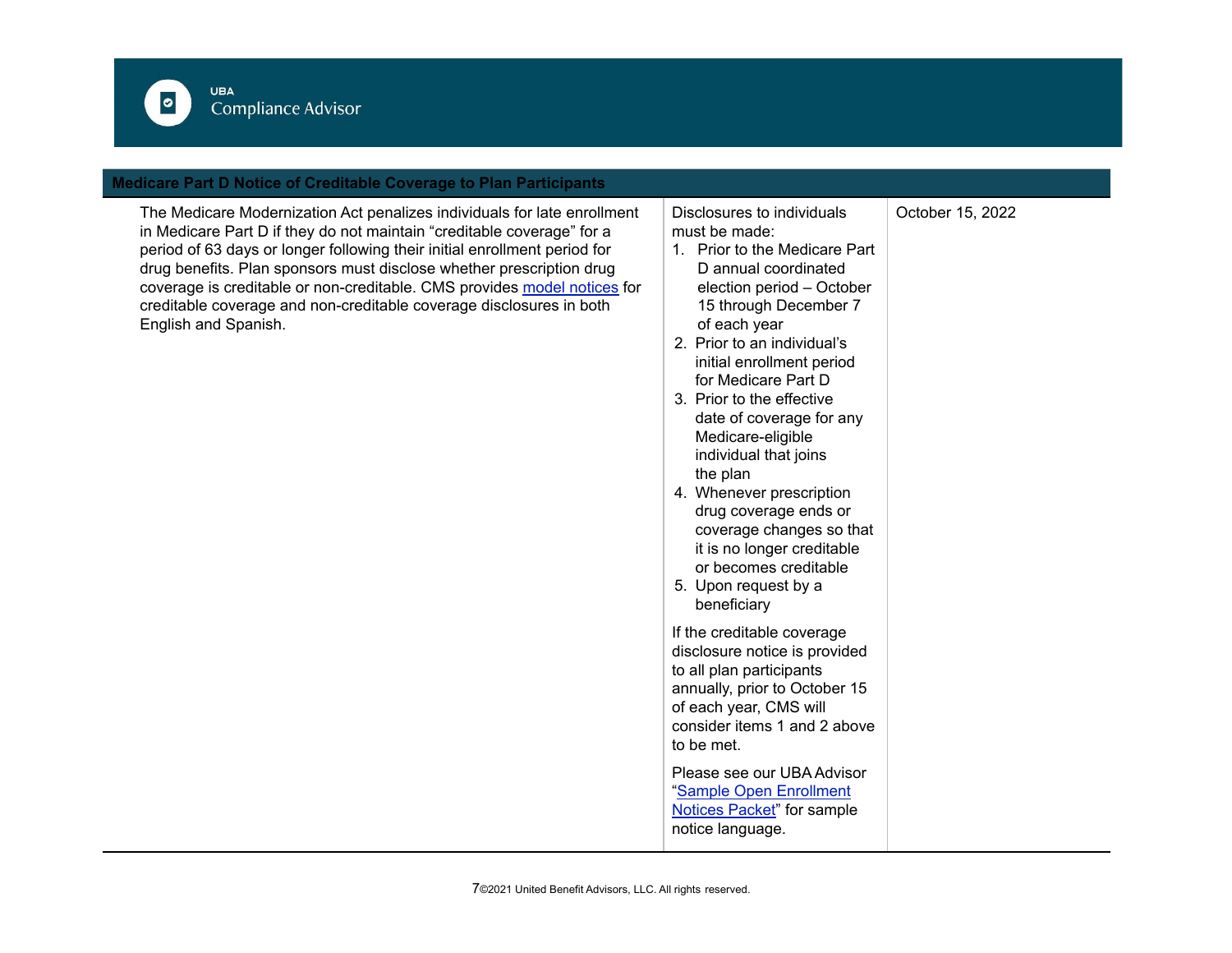

| <b>Description</b>                                                                                                                                                                                                                                                                                                                                                                                                                                                                                    | <b>Timing</b>                                                                                                                                                                                                   | <b>Due Date</b>                                                                                                                                                                                                              |
|-------------------------------------------------------------------------------------------------------------------------------------------------------------------------------------------------------------------------------------------------------------------------------------------------------------------------------------------------------------------------------------------------------------------------------------------------------------------------------------------------------|-----------------------------------------------------------------------------------------------------------------------------------------------------------------------------------------------------------------|------------------------------------------------------------------------------------------------------------------------------------------------------------------------------------------------------------------------------|
| <b>Patient-Centered Outcomes Research Institute (PCORI) Fee</b>                                                                                                                                                                                                                                                                                                                                                                                                                                       |                                                                                                                                                                                                                 |                                                                                                                                                                                                                              |
| All plans that provide medical coverage to employees must file IRS<br>Form 720 and pay the fee. Medical coverage includes PPO plans, HMO<br>plans, POS plans, HDHPs, and HRAs. The fee is effective for plan/policy<br>years ending on or after October 1, 2012, and before October 1, 2029.                                                                                                                                                                                                          | The fee is due by July 31 of<br>the year following the<br>calendar year in which the<br>plan/policy year ends.                                                                                                  | July 31, 2022                                                                                                                                                                                                                |
| <b>Qualified Small Employer Health Reimbursement Arrangement (QSEHRA) Notice</b>                                                                                                                                                                                                                                                                                                                                                                                                                      |                                                                                                                                                                                                                 |                                                                                                                                                                                                                              |
| Employers that provide a QSEHRA must furnish written notice to eligible<br>employees including a statement of the amount of each permitted benefit<br>for which the employee might be eligible, a statement that the eligible<br>employee must provide the amount of the permitted benefit to the<br>marketplace if the employee applies for an advance premium tax credit,<br>and a statement that the employee may be liable for any month in which<br>they do not have minimum essential coverage. | Written notice to eligible<br>employees at least 90 days<br>before the beginning of each<br>plan year.<br>For mid-year eligible<br>employees, notice must be<br>sent the date the employee<br>becomes eligible. | October 3, 2022 (for<br><b>OSEHRAs that start on</b><br>January 1, 2023)                                                                                                                                                     |
| Retiree Drug Subsidy (RDS) & Attestation of Actuarial Equivalence due to CMS - Application                                                                                                                                                                                                                                                                                                                                                                                                            |                                                                                                                                                                                                                 |                                                                                                                                                                                                                              |
| The RDS program reimburses plan sponsors for a portion of their<br>qualifying covered retirees' costs for prescription drugs otherwise covered<br>by Medicare Part D.<br>See link for information on the RDS Annual Plan Application.                                                                                                                                                                                                                                                                 | A plan sponsor must submit<br>an application using the RDS<br>Secure Website for each plan<br>year for which the plan<br>sponsor would like to request<br>a subsidy.                                            | See the RDS Application<br>Deadline page. The<br>application deadline is<br>approximately 90 days before<br>the selected plan year start<br>date (adjusted for federal<br>holidays). A 30-day extension<br>may be requested. |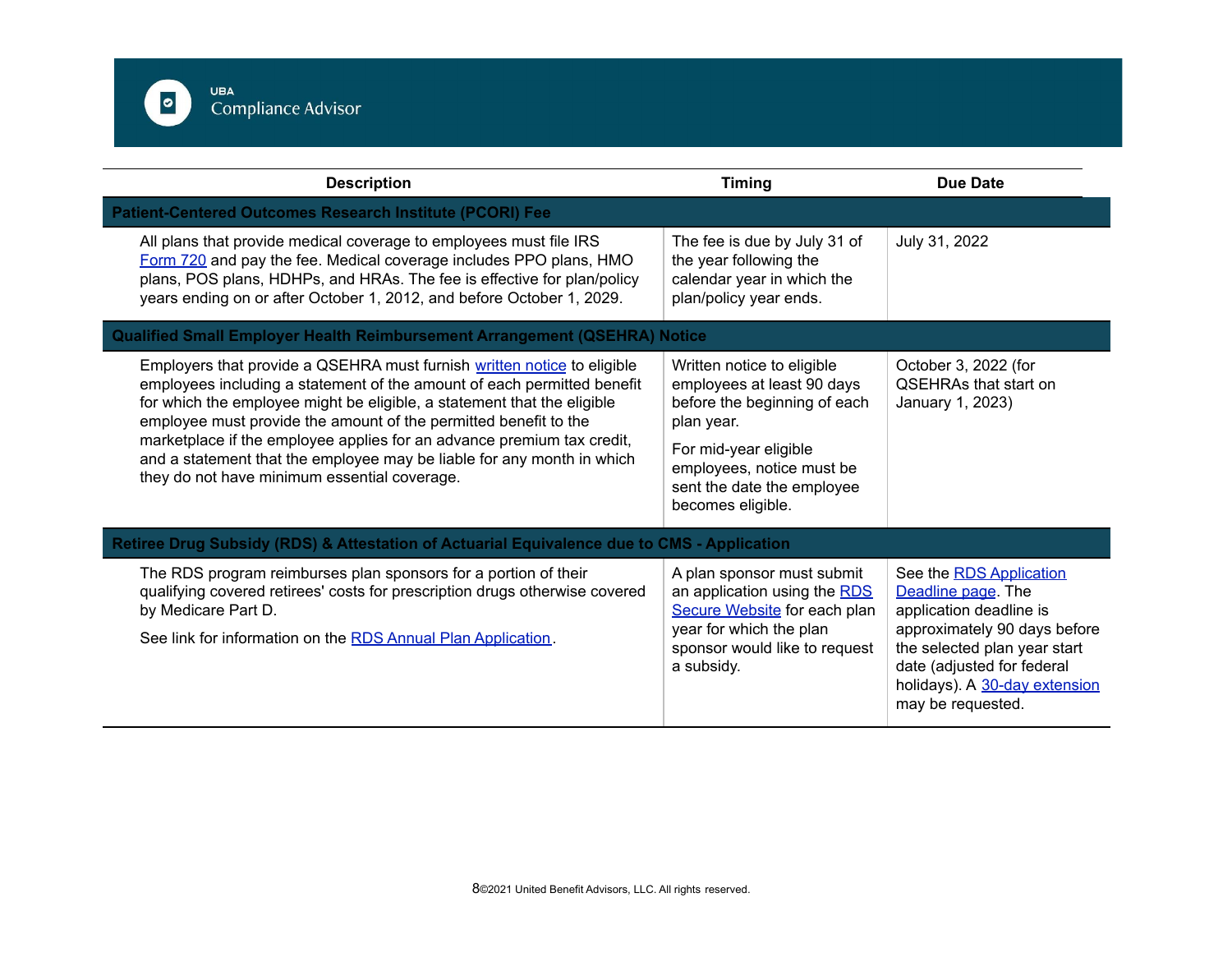

| <b>Description</b>                                                                                                                                                                                                                            | Timing                                                                                                                                                            | Due Date                                                                                     |
|-----------------------------------------------------------------------------------------------------------------------------------------------------------------------------------------------------------------------------------------------|-------------------------------------------------------------------------------------------------------------------------------------------------------------------|----------------------------------------------------------------------------------------------|
| Retiree Drug Subsidy (RDS) & Attestation of Actuarial Equivalence due to CMS - Reconciliation                                                                                                                                                 |                                                                                                                                                                   |                                                                                              |
| Plan sponsors who apply for the Medicare Part D retiree drug subsidy<br>must submit a reconciliation to confirm the list of covered retirees and cost<br>data. Additional information and a User Guide can be found at<br>www.rds.cms.hhs.gov | The reconciliation must be<br>filed by the last day of the<br>fifteenth month after the plan<br>year end date (adjusted for<br>weekends and federal<br>holidays). | See the RDS Reconciliation<br>Deadline page for upcoming<br>reconciliation deadlines.        |
| <b>Summary Annual Report (SAR)</b>                                                                                                                                                                                                            |                                                                                                                                                                   |                                                                                              |
| An ERISA plan administrator is required to provide covered participants<br>and certain beneficiaries with an annual statement summarizing the latest<br>annual report Form 5500 for the plan.                                                 | Due to participants nine<br>months after the plan year;<br>two months after the<br>extended due date for filing<br>the Form 5500.                                 | September 30, 2022 (for<br>calendar year plans);<br>December 15, 2022 if<br>extension filed. |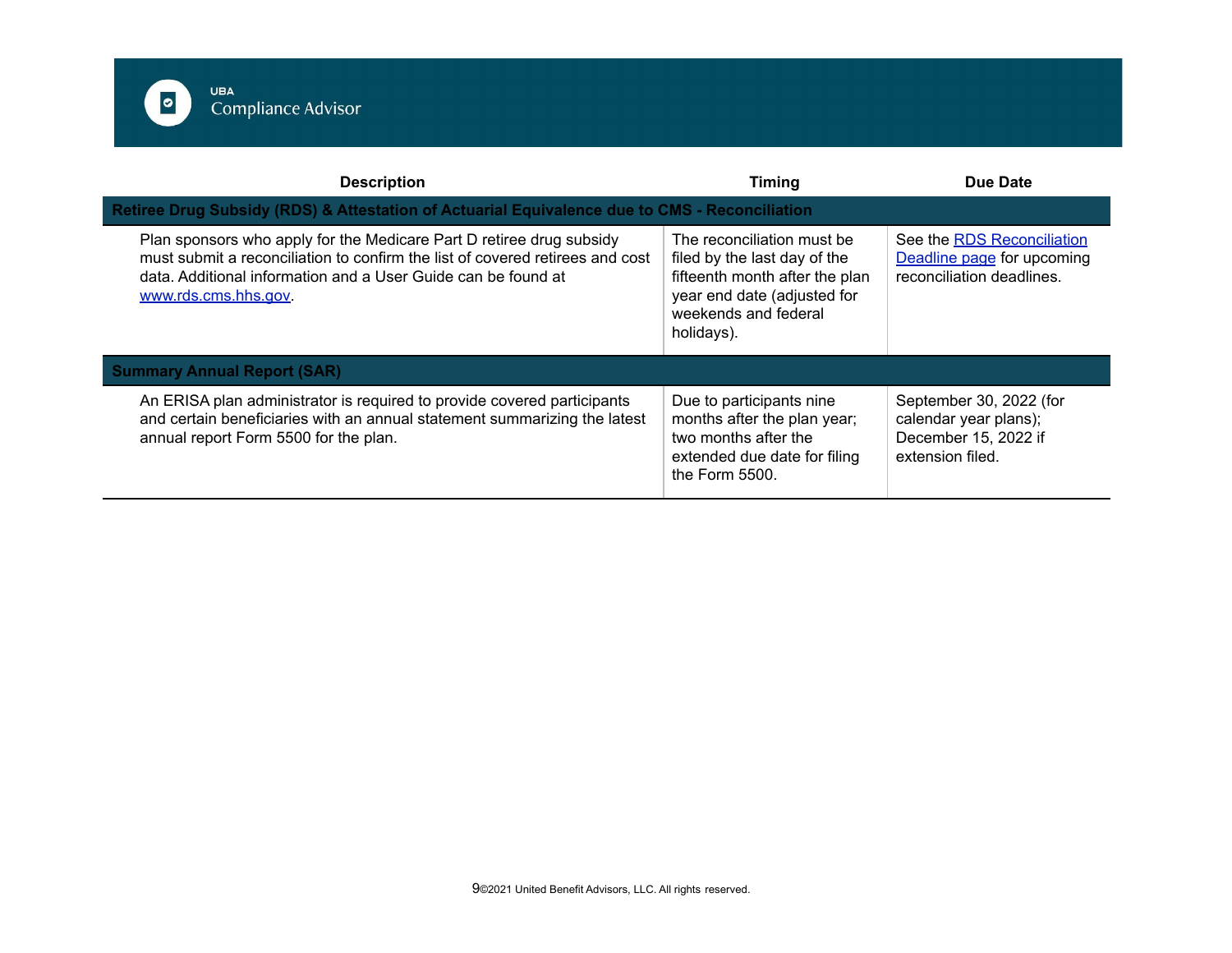

The following requirements are not date specific.

| <b>Description</b>                                                                                                                                                                                          | <b>Timing</b>                                                                                                                                                                                                                                                                                                                                                                                                                                                                                                                                                                                                                                                                  |
|-------------------------------------------------------------------------------------------------------------------------------------------------------------------------------------------------------------|--------------------------------------------------------------------------------------------------------------------------------------------------------------------------------------------------------------------------------------------------------------------------------------------------------------------------------------------------------------------------------------------------------------------------------------------------------------------------------------------------------------------------------------------------------------------------------------------------------------------------------------------------------------------------------|
| <b>Children's Health Insurance Program (CHIP) Notice</b>                                                                                                                                                    |                                                                                                                                                                                                                                                                                                                                                                                                                                                                                                                                                                                                                                                                                |
| Employer must inform employees of possible premium assistance<br>opportunities available. Provide for employees that reside in states<br>with premium assistance programs under Medicaid or CHIP.           | Notice must be given annually, no later than the first day of the plan<br>year.<br>See our UBA Advisor "Sample Open Enrollment Notices Packet."                                                                                                                                                                                                                                                                                                                                                                                                                                                                                                                                |
| <b>COBRA Election Notice</b>                                                                                                                                                                                |                                                                                                                                                                                                                                                                                                                                                                                                                                                                                                                                                                                                                                                                                |
| Notice must be provided to qualified beneficiaries of their right to<br>elect COBRA coverage when a qualifying event occurs and about<br>other coverage options available, such as through the Marketplace. | The plan administrator must generally provide qualified beneficiaries<br>with this notice within 14 days after being notified of the qualifying<br>event (44 days for events that are employer's responsibility to report<br>if employer is plan administrator). Extended deadline under the DOL<br>and Treasury final rule, clarified by <b>IRS Notice 2021-58</b> .<br>See the EBSA website for the model notice.                                                                                                                                                                                                                                                            |
| <b>COBRA Qualifying Event Notice</b>                                                                                                                                                                        |                                                                                                                                                                                                                                                                                                                                                                                                                                                                                                                                                                                                                                                                                |
| The plan administrator must be notified when a qualifying<br>event occurs.                                                                                                                                  | In general, the employer must notify the plan administrator within 30<br>days after the date of the following qualifying events (that results in<br>coverage loss):<br>• Death of the covered employee<br>• Termination (other than by reason of gross misconduct) or<br>reduction of hours of the covered employee<br>• The covered employee's Medicare entitlement<br>• The commencement of a bankruptcy proceeding of the employer<br>(causing a substantial elimination of retiree coverage)<br>Unless the plan follows the delayed employer notice rule, the<br>"qualifying event" in this context means the date of the triggering<br>event, not the coverage loss date. |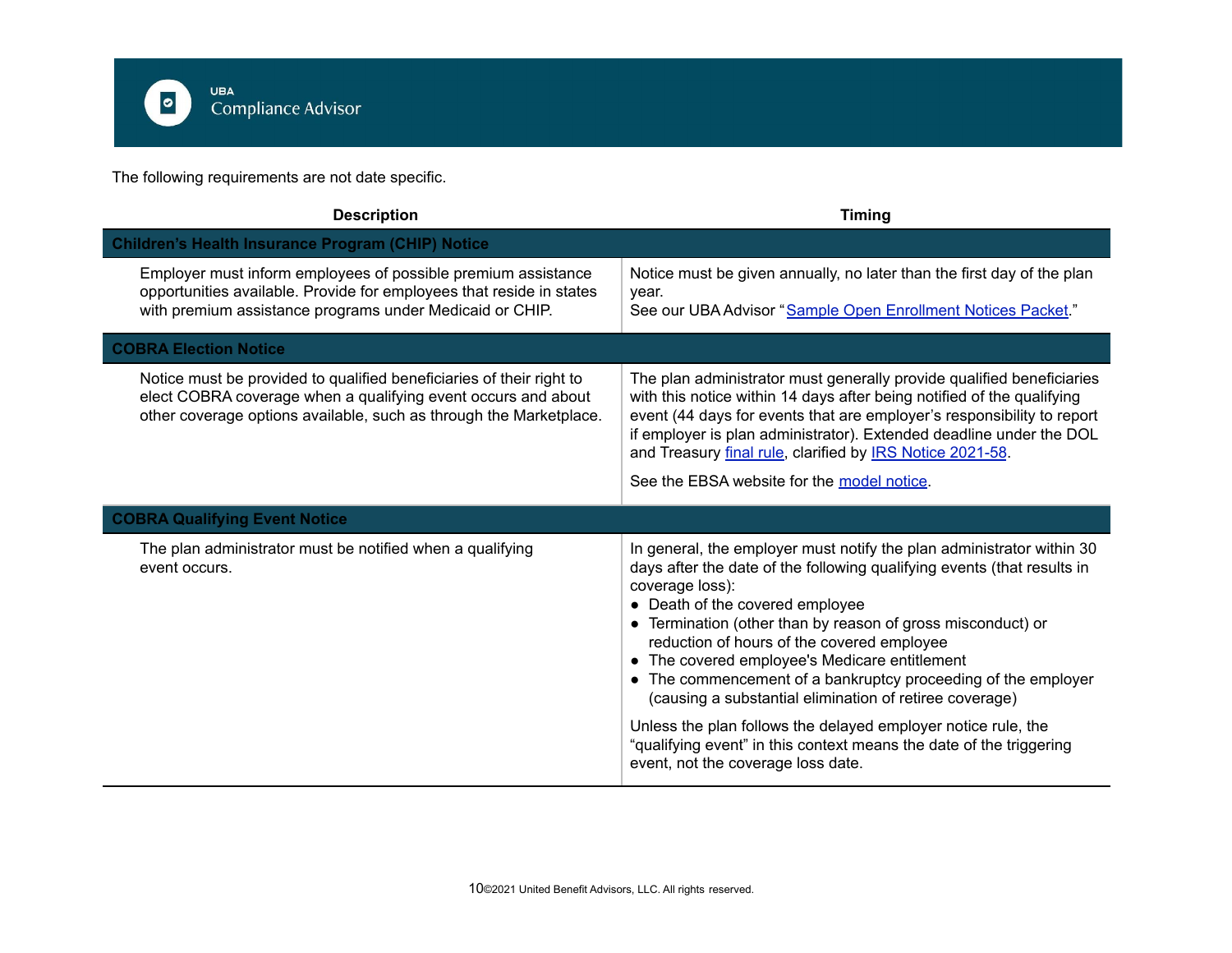

| <b>Continuation Coverage Rights Under COBRA</b>                                                                                                                                                                                                                                    |                                                                                                                                                                                                                                    |
|------------------------------------------------------------------------------------------------------------------------------------------------------------------------------------------------------------------------------------------------------------------------------------|------------------------------------------------------------------------------------------------------------------------------------------------------------------------------------------------------------------------------------|
| Generally, if an employer has 20 or more employees, it is subject to<br>federal COBRA and must provide enrollees with an initial COBRA<br>notice describing the right to purchase temporary extension of group<br>health coverage when coverage is lost due to a qualifying event. | Notice is due to new enrollees, including spouses, within 90 days<br>after coverage begins. See our UBA Advisor "Sample Open<br><b>Enrollment Notices Packet."</b>                                                                 |
| <b>COBRA Notice of Early Termination of Continuation Coverage</b>                                                                                                                                                                                                                  |                                                                                                                                                                                                                                    |
| Notice must be provided to qualified beneficiaries that COBRA<br>coverage will terminate earlier than the maximum period of<br>coverage.                                                                                                                                           | Notice must be provided as soon as practicable following the plan<br>administrator's determination that coverage will terminate.                                                                                                   |
| <b>COBRA Notice of Insufficient Payment of Premium</b>                                                                                                                                                                                                                             |                                                                                                                                                                                                                                    |
| Notice must be provided to qualified beneficiary that payment for<br>COBRA continuation coverage premium was less than correct amount.                                                                                                                                             | The plan administrator must provide this notice as soon as<br>practicable and provide reasonable period to cure deficiency before<br>termination. A 30-day grace period will be considered reasonable.                             |
| <b>COBRA Notice of Unavailability of Continuation Coverage</b>                                                                                                                                                                                                                     |                                                                                                                                                                                                                                    |
| Notice must be provided to an individual that is not entitled to<br>COBRA coverage or for an extension of continuation coverage.                                                                                                                                                   | The plan administrator must provide this notice within 14 days after<br>being notified by the individual of the qualifying event or of the<br>request for extension.                                                               |
| <b>External Review Process Disclosure</b>                                                                                                                                                                                                                                          |                                                                                                                                                                                                                                    |
| Non-grandfathered plans must provide a description of the external<br>review process.                                                                                                                                                                                              | The description of the external review process must be provided in<br>or attached to the summary plan description, policy, certificate, or<br>other evidence of coverage provided to participants, beneficiaries,<br>or enrollees. |
| <b>Grandfathered Plan Notice</b>                                                                                                                                                                                                                                                   |                                                                                                                                                                                                                                    |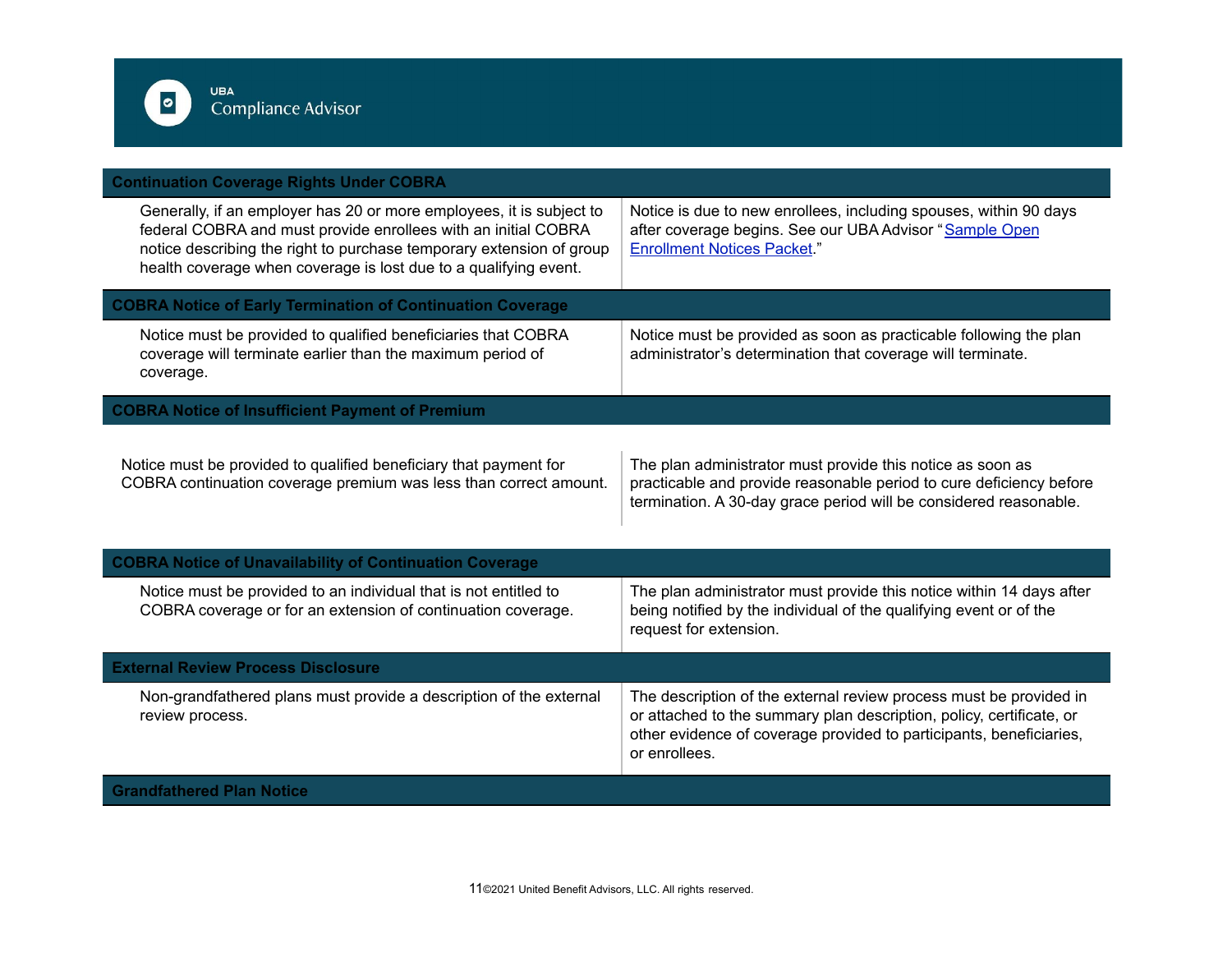

|                                                                                                                                                                                     | A grandfathered plan must include a notice about grandfathered<br>plan status in any materials describing the plan's benefits.              | Annually, when enrollment materials are provided. See our UBA<br>Advisor "Sample Open Enrollment Notices Packet."                                                                                                                                             |
|-------------------------------------------------------------------------------------------------------------------------------------------------------------------------------------|---------------------------------------------------------------------------------------------------------------------------------------------|---------------------------------------------------------------------------------------------------------------------------------------------------------------------------------------------------------------------------------------------------------------|
| <b>HIPAA Breach Notification</b>                                                                                                                                                    |                                                                                                                                             |                                                                                                                                                                                                                                                               |
| information.                                                                                                                                                                        | Group health plans must report to HHS and notify affected<br>individuals of any breaches of unsecured protected health                      | Affecting 500 or more: Reporting to <b>HHS</b> , affected individuals, and<br>media must be done without unreasonable delay and in no case<br>later than 60 days of the breach's discovery.                                                                   |
|                                                                                                                                                                                     |                                                                                                                                             | Affecting fewer than 500: report to <b>HHS</b> within 60 days of the end of<br>the calendar year in which breach was discovered; report to affected<br>individuals without unreasonable delay and in no case later than 60<br>days of the breach's discovery. |
| <b>HIPAA Notices of Privacy Practices</b>                                                                                                                                           |                                                                                                                                             |                                                                                                                                                                                                                                                               |
| health plan's privacy practices.                                                                                                                                                    | Health plan must provide notice to plan participants explaining their<br>rights with respect to their protected health information and the  | Notice must be provided upon enrollment, within 60 days of a<br>material revision, and at least once every three years. Notice must<br>also be provided upon request. See our UBA Advisor "Sample Open<br><b>Enrollment Notices Packet."</b>                  |
|                                                                                                                                                                                     | <b>Internal Claims and Appeals and External Review Determination Notices</b>                                                                |                                                                                                                                                                                                                                                               |
|                                                                                                                                                                                     | Internal Claims and Appeals: Non-grandfathered plans must provide<br>notice of adverse benefit determination and notice of final internal   | For internal claims and appeals, timing of the notices varies based<br>on the type of claim.                                                                                                                                                                  |
| adverse benefit determination.<br>External Review: After an external review, the independent review<br>organization (IRO) will issue a notice of final external review<br>decision. | For external review, the timing of the notice may vary based on the<br>type of claims and whether the state or the federal process applies. |                                                                                                                                                                                                                                                               |
|                                                                                                                                                                                     | May be subject to extended deadlines under the DOL and Treasury<br>final rule and EBSA Disaster Relief Notice 2021-01.                      |                                                                                                                                                                                                                                                               |
| <b>Medical Child Support Order (MCSO) Notice</b>                                                                                                                                    |                                                                                                                                             |                                                                                                                                                                                                                                                               |
|                                                                                                                                                                                     | Plan administrator's receipt of an MCSO directing the plan to<br>provide health coverage to a participant's noncustodial children.          | Plan administrator, upon receipt of an MCSO, must promptly<br>issue notice (including plan's procedures for determining its<br>qualified status). Plan administrator must also issue separate notice                                                          |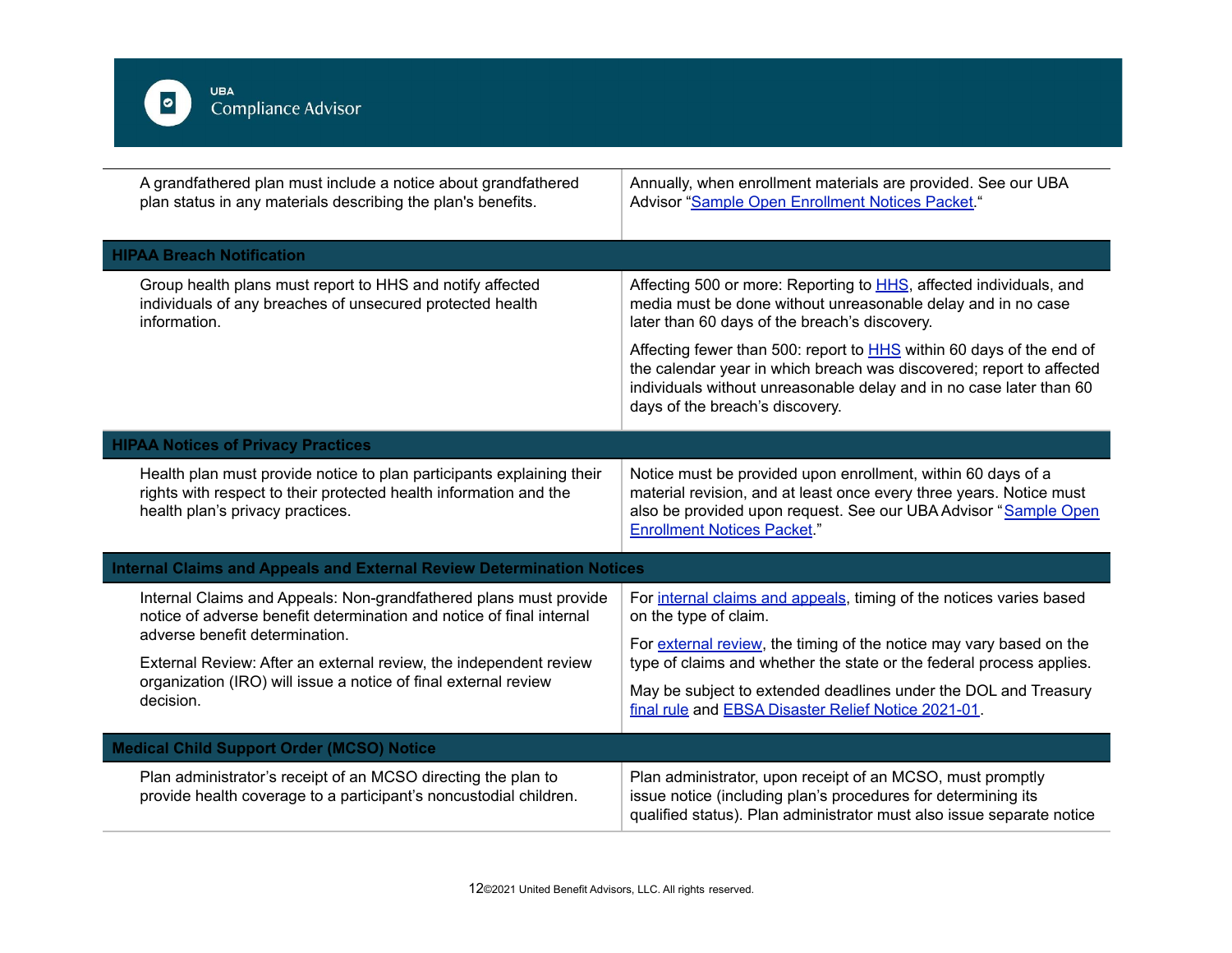uва<br>Compliance Advisor

 $\boxed{\circ}$ 

as to whether the MCSO is qualified within a reasonable time after its receipt.

| Mental Health Parity and Addiction Equity Act (MHPAEA) Criteria for Medically Necessary Determination Notice                                                                                                                                                                                                                 |                                                                                                                                                                                                                    |
|------------------------------------------------------------------------------------------------------------------------------------------------------------------------------------------------------------------------------------------------------------------------------------------------------------------------------|--------------------------------------------------------------------------------------------------------------------------------------------------------------------------------------------------------------------|
| For plans subject to ERISA, notice must provide beneficiaries<br>information on medical necessity criteria for both medical/surgical<br>and mental health/substance use benefits, as well as the processes,<br>strategies, evidentiary standards, and other factors used to apply a<br>nonquantitative treatment limitation. | Notice must be provided within 30 days of a plan participant's<br>request.                                                                                                                                         |
|                                                                                                                                                                                                                                                                                                                              | See the optional model disclosure form that plan participants may<br>use to request information.                                                                                                                   |
| <b>MHPAEA Claims Denial Notice</b>                                                                                                                                                                                                                                                                                           |                                                                                                                                                                                                                    |
| For plans subject to ERISA, notice must provide the reason for any<br>denial of reimbursement or payment for services with respect to<br>mental health/substance use disorder benefits.                                                                                                                                      | Notice must be provided in the plan's claim denial notice according<br>to DOL claims procedure regulations, and within a reasonable time<br>and in a reasonable manner upon participant request.                   |
|                                                                                                                                                                                                                                                                                                                              | See the optional model disclosure form that plan participants may<br>use to request information.                                                                                                                   |
| <b>MHPAEA Increased Cost Exemption</b>                                                                                                                                                                                                                                                                                       |                                                                                                                                                                                                                    |
| A group health plan claiming MHPAEA's increased cost                                                                                                                                                                                                                                                                         | Notice must be provided if using the cost exemption.                                                                                                                                                               |
| exemption must furnish a notice of the plan's exemption from<br>the parity requirements.                                                                                                                                                                                                                                     | See the EBSA website for the model notice.                                                                                                                                                                         |
| <b>Michelle's Law Notice</b>                                                                                                                                                                                                                                                                                                 |                                                                                                                                                                                                                    |
| Must include a description of the Michelle's Law provision for<br>continued coverage for students during medically-necessary leaves<br>of absence.                                                                                                                                                                           | Notice must be included with any notice regarding a requirement for<br>certification of student status for coverage under the plan.                                                                                |
| <b>National Medical Support Notice</b>                                                                                                                                                                                                                                                                                       |                                                                                                                                                                                                                    |
| Depending upon certain conditions, employer must complete and<br>return Part A of the NMS notice to the state agency or transfer<br>Part B of the notice to the plan administrator for a determination on                                                                                                                    | Employer must either send $Part A$ to the state agency, or $Part B$ to<br>plan administrator, within 20 business days after the date of the<br>notice. Plan administrator must promptly notify affected persons of |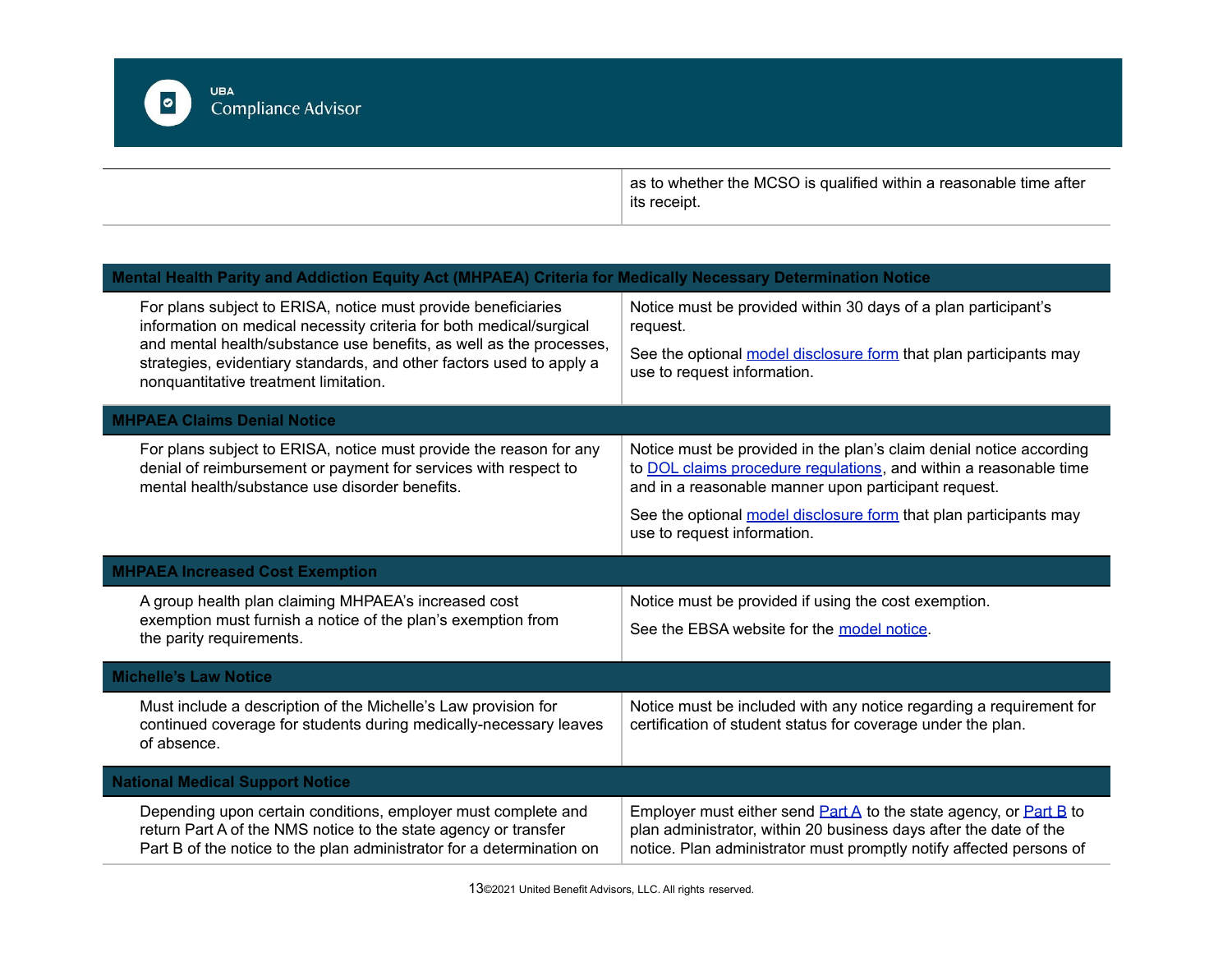

**Notice to Enrollees Regarding Opt-Out**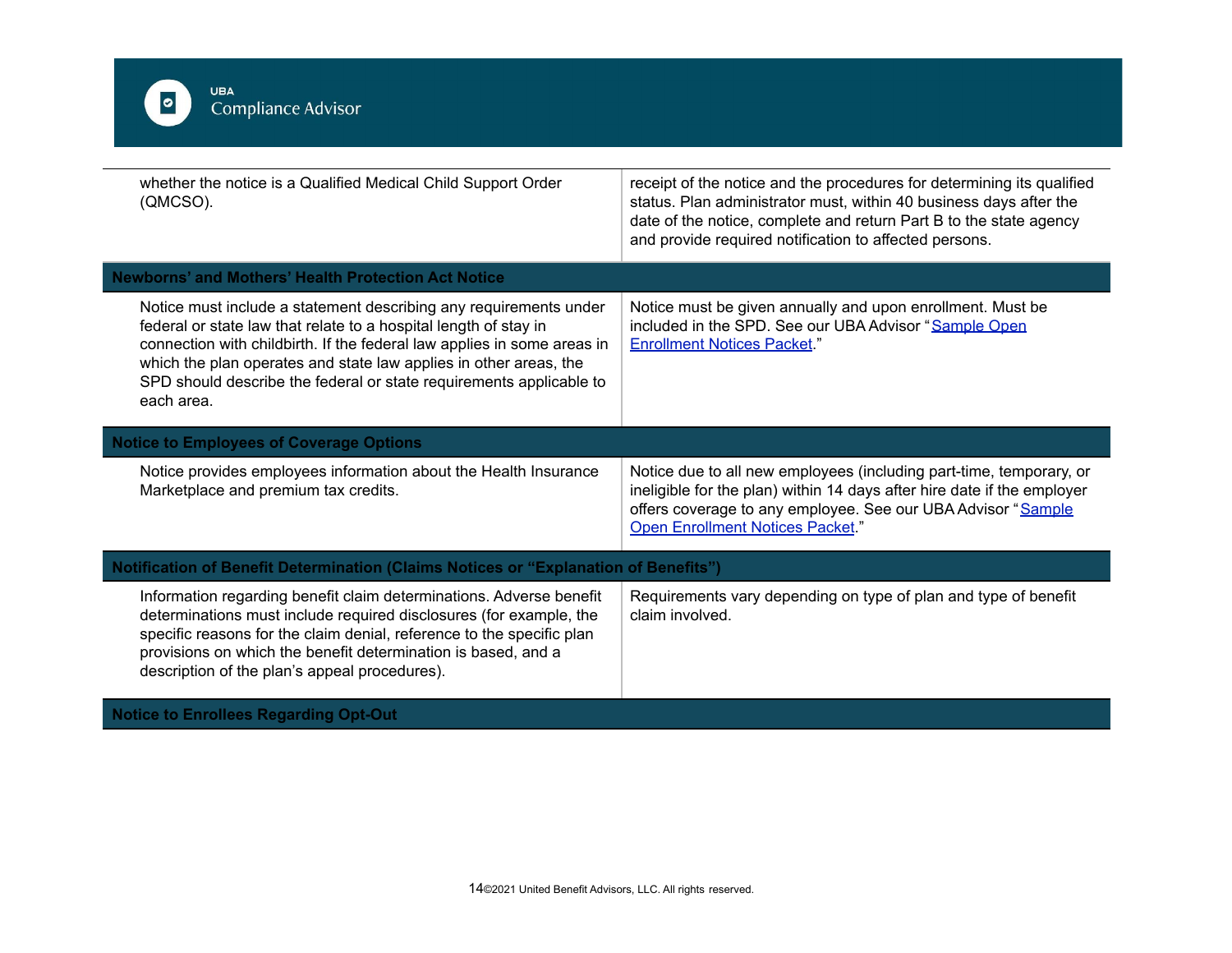

| Group health plans sponsored by state and local governmental<br>employers must generally comply with federal law requirements<br>in Title XXVII of the Public Health Service Act. However, these<br>employers are permitted to elect to exempt a plan from certain<br>requirements for any part of the plan that is self-funded by the<br>employer.                                                                  | Notice must be provided annually, when enrollment materials are<br>provided. See our UBA Advisor "Sample Open Enrollment Notices<br>Packet."                                                                                                      |
|----------------------------------------------------------------------------------------------------------------------------------------------------------------------------------------------------------------------------------------------------------------------------------------------------------------------------------------------------------------------------------------------------------------------|---------------------------------------------------------------------------------------------------------------------------------------------------------------------------------------------------------------------------------------------------|
| <b>Notice of HIPAA Special Enrollment Rights</b>                                                                                                                                                                                                                                                                                                                                                                     |                                                                                                                                                                                                                                                   |
| Group health plans subject to HIPAA must provide special<br>enrollment such as the right to enroll after the loss of other coverage<br>or of marriage, birth of a child, adoption, or placement for adoption.<br>Special enrollment is also available for individuals who lose<br>Medicaid or CHIP coverage and for individuals who become eligible<br>for a state premium assistance subsidy from Medicaid or CHIP. | Notice must be provided at or before the time an employee is initially<br>offered the opportunity to enroll in a group health plan. See our UBA<br>Advisor "Sample Open Enrollment Notices Packet."                                               |
| <b>Patient Protection Notice</b>                                                                                                                                                                                                                                                                                                                                                                                     |                                                                                                                                                                                                                                                   |
| A non-grandfathered group health plan that requires a participant or<br>beneficiary to designate a primary care provider must provide a<br>notice to each plan participant that describes the plan's<br>requirements regarding designation of a primary care provider and<br>of the participant's or beneficiary's right to designate certain<br>providers.                                                          | The notice must be provided whenever a Summary Plan Description<br>or other similar description of benefits under the plan is provided to<br>a participant or beneficiary. See our UBA Advisor "Sample Open<br><b>Enrollment Notices Packet."</b> |
| <b>Plan Documents</b>                                                                                                                                                                                                                                                                                                                                                                                                |                                                                                                                                                                                                                                                   |
| The plan administrator must furnish copies of certain documents<br>upon written request and must have copies available for<br>examination. The documents include the latest updated SPD, latest<br>Form 5500, trust agreement, and other instruments under which the<br>plan is established or operated.                                                                                                             | Copies must be furnished no later than 30 days after a written<br>request. Plan administrator must make copies available at its<br>principal office and certain other locations.                                                                  |
| <b>Section 111 Medicare Secondary Payer Mandatory Reporting</b>                                                                                                                                                                                                                                                                                                                                                      |                                                                                                                                                                                                                                                   |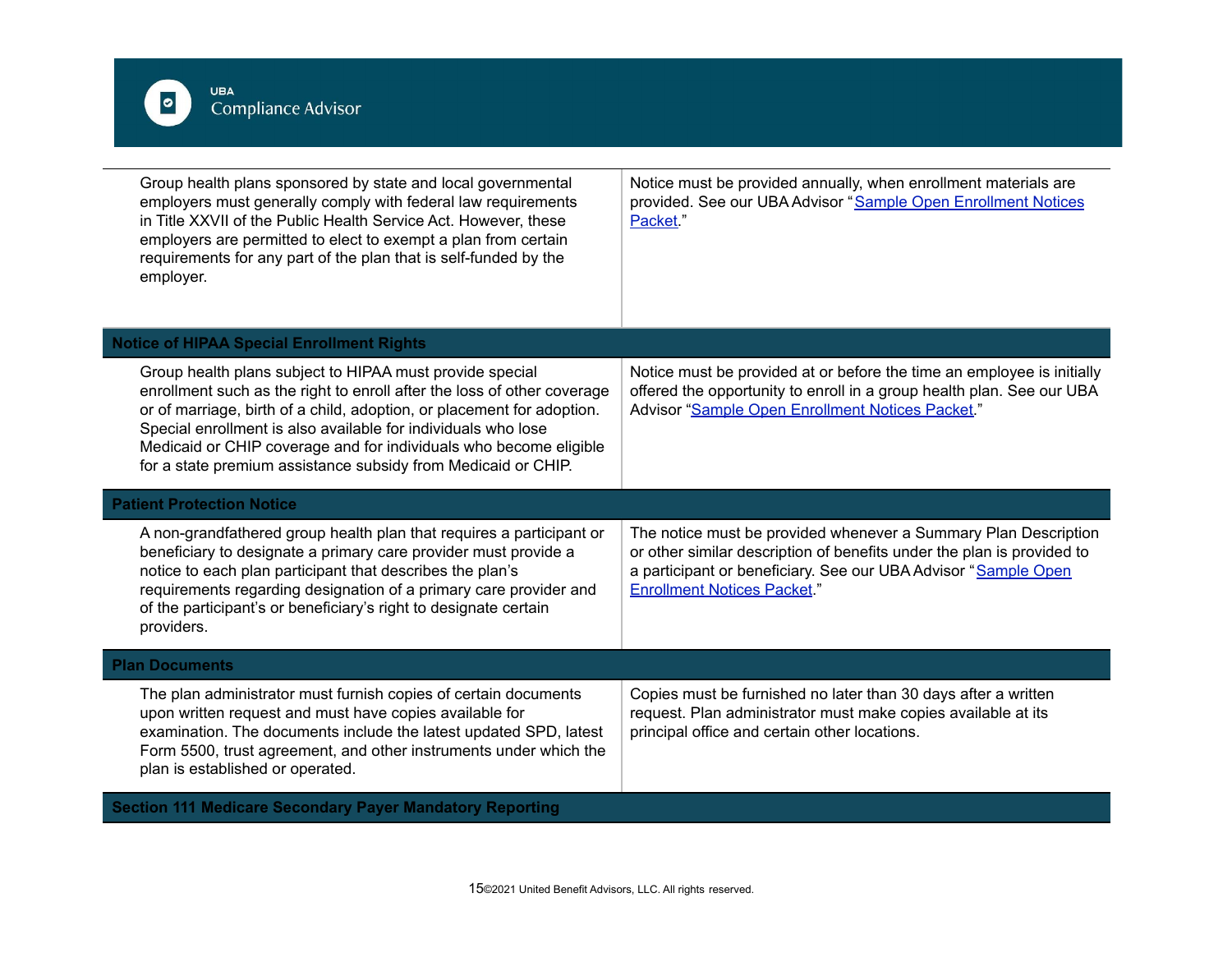

**Summary of Benefits and Coverage (SBC)**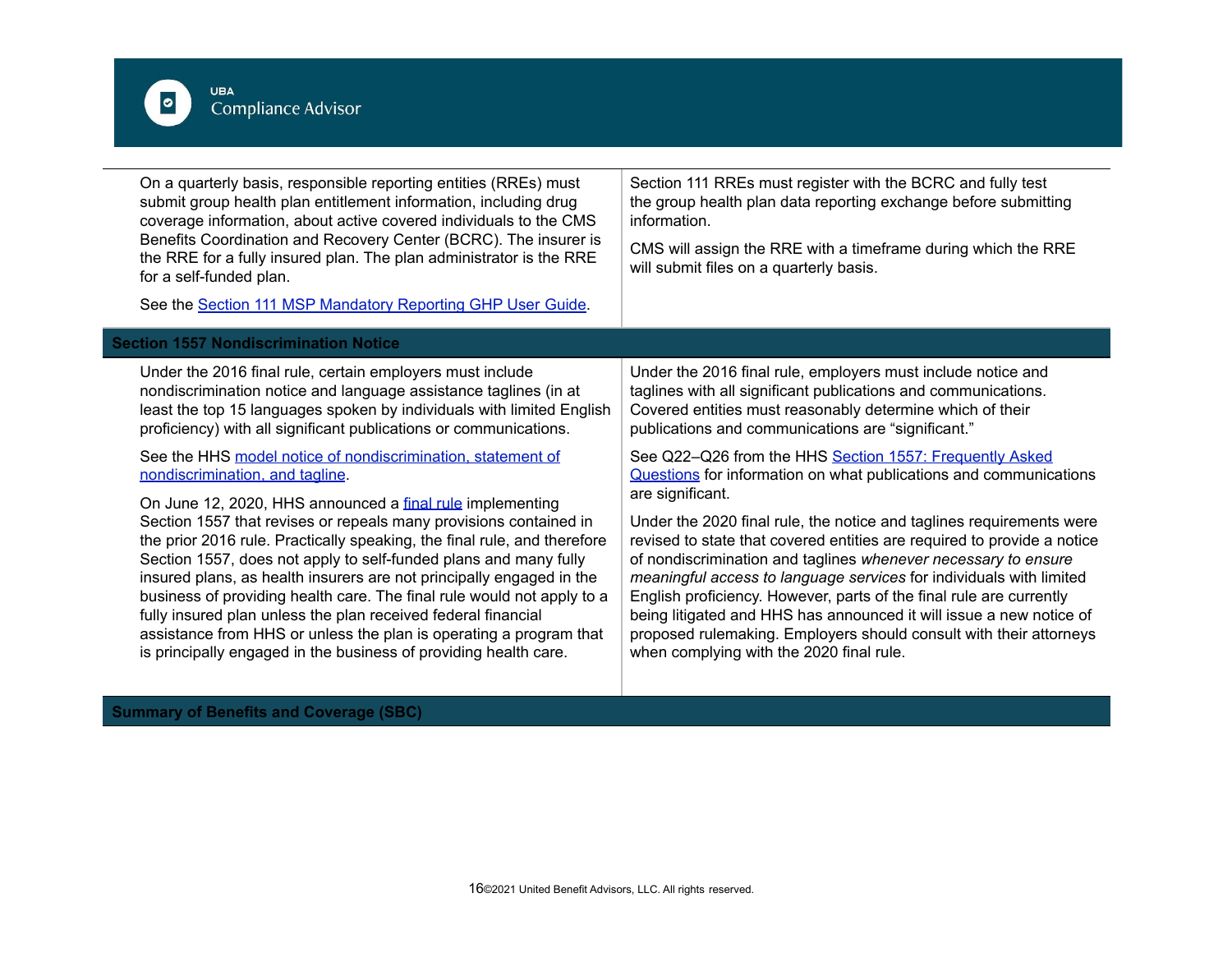

L,

| A template that describes the benefits and coverage under the plan,<br>including a uniform glossary defining certain terms.<br>See the DOL SBC template.<br>See the DOL Glossary of Health Coverage and Medical Terms.                | Must be provided when enrollment materials are provided, or 30<br>days prior to start of plan year if no open enrollment. Provide to<br>special enrollees within 90 days.<br>If making a mid-year modification to plan that affects the SBC, must<br>provide updated SBC or Summary of Material Modification no later<br>than 60 days before change is effective.<br>If the change is communicated as part of open enrollment, then it is |
|---------------------------------------------------------------------------------------------------------------------------------------------------------------------------------------------------------------------------------------|-------------------------------------------------------------------------------------------------------------------------------------------------------------------------------------------------------------------------------------------------------------------------------------------------------------------------------------------------------------------------------------------------------------------------------------------|
|                                                                                                                                                                                                                                       | considered acceptable notice, regardless of whether the SBC or the<br>SPD, or both, are changing. Open enrollment acts a safe harbor for<br>the 60-day prior/60-day post notice requirements.                                                                                                                                                                                                                                             |
| <b>Summary of Material Modifications (SMM)</b>                                                                                                                                                                                        |                                                                                                                                                                                                                                                                                                                                                                                                                                           |
| When a plan is amended or when other information is required to<br>appear in the plan's Summary Plan Description (SPD) changes,<br>ERISA requires that notice of the amendment or change be<br>provided through an SMM.               | Changes that constitute a material reduction in covered services or<br>benefits, within 60 days of adoption of the change.                                                                                                                                                                                                                                                                                                                |
|                                                                                                                                                                                                                                       | Modifications that are not a material reduction in benefits,<br>distributed within 210 days after the end of the plan year in which<br>modification is adopted (if revised SPD not issued).                                                                                                                                                                                                                                               |
|                                                                                                                                                                                                                                       | If the change is communicated as part of open enrollment, then it is<br>considered acceptable notice, regardless of whether the SBC or the<br>SPD, or both, are changing. Open enrollment acts a safe harbor for<br>the 60-day prior/60-day post notice requirements.                                                                                                                                                                     |
| <b>Summary Plan Description (SPD)</b>                                                                                                                                                                                                 |                                                                                                                                                                                                                                                                                                                                                                                                                                           |
| Summary of plan provisions and certain ERISA-required standard<br>language, written for average participant and sufficiently<br>comprehensive to inform covered persons of their benefits, rights,<br>and obligations under the plan. | Must be furnished to participants within 90 days of becoming<br>covered by the plan. Updated SPD must be furnished every 5 years<br>if changes are made to SPD information or plan is amended.<br>Otherwise, must be furnished every 10 years.                                                                                                                                                                                            |
| <b>Wellness Program Notice and Notice of Reasonable Alternatives</b>                                                                                                                                                                  |                                                                                                                                                                                                                                                                                                                                                                                                                                           |